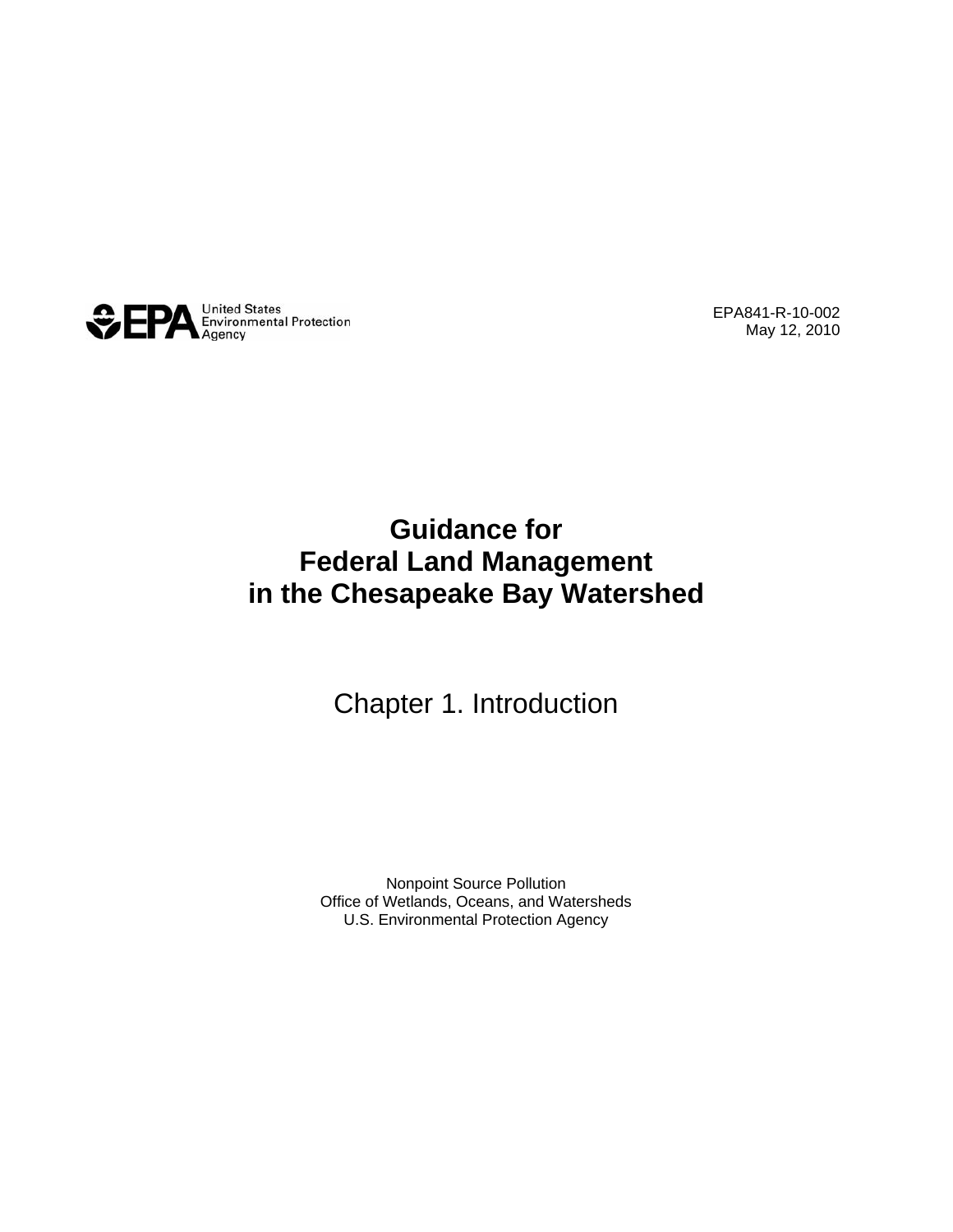# **Chapter 1. Introduction**

## **1 Background**

On May 12, 2009, President Barack Obama signed Executive Order 13508, which recognizes the Chesapeake Bay as a national treasure and calls on the federal government to lead a renewed effort to restore and protect the nation's largest estuary and its watershed. In the Executive Order, the President states that despite significant efforts by federal, state, and local governments and other interested parties, water pollution in the Chesapeake Bay prevents the attainment of existing state water quality standards and the *fishable and swimmable* goals of the Clean Water Act. The President further notes that at the current level and scope of pollution control within the Chesapeake Bay's watershed, restoration of the Chesapeake Bay is not expected for many years. Nutrients (forms of both nitrogen and phosphorus) and sediment delivered from the Chesapeake Bay watershed are the pollutants largely responsible for the continued degradation and restoration complexities of the Chesapeake Bay.

The Executive Order expresses the great challenge facing our renewed efforts to restore the health of the Chesapeake Bay,

Restoration of the health of the Chesapeake Bay will require a renewed commitment to controlling pollution from all sources as well as protecting and restoring habitat and living resources, conserving lands, and improving management of natural resources, all of which contribute to improved water quality and ecosystem health.

To meet that challenge, the Executive Order lays out a series of steps. One of the first key steps requires the federal agencies to define the "*next generation* of tools and actions to restore water quality in the Chesapeake Bay and describe the changes to be made to regulations, programs, and policies to implement these actions." The Executive Order assigns the lead responsibility to the U.S. Environmental Protection Agency (EPA), and the federal government published the final report on November 24, 2009. The report is at [http://executiveorder.chesapeakebay.net](http://executiveorder.chesapeakebay.net/) (President Barack Obama 2009).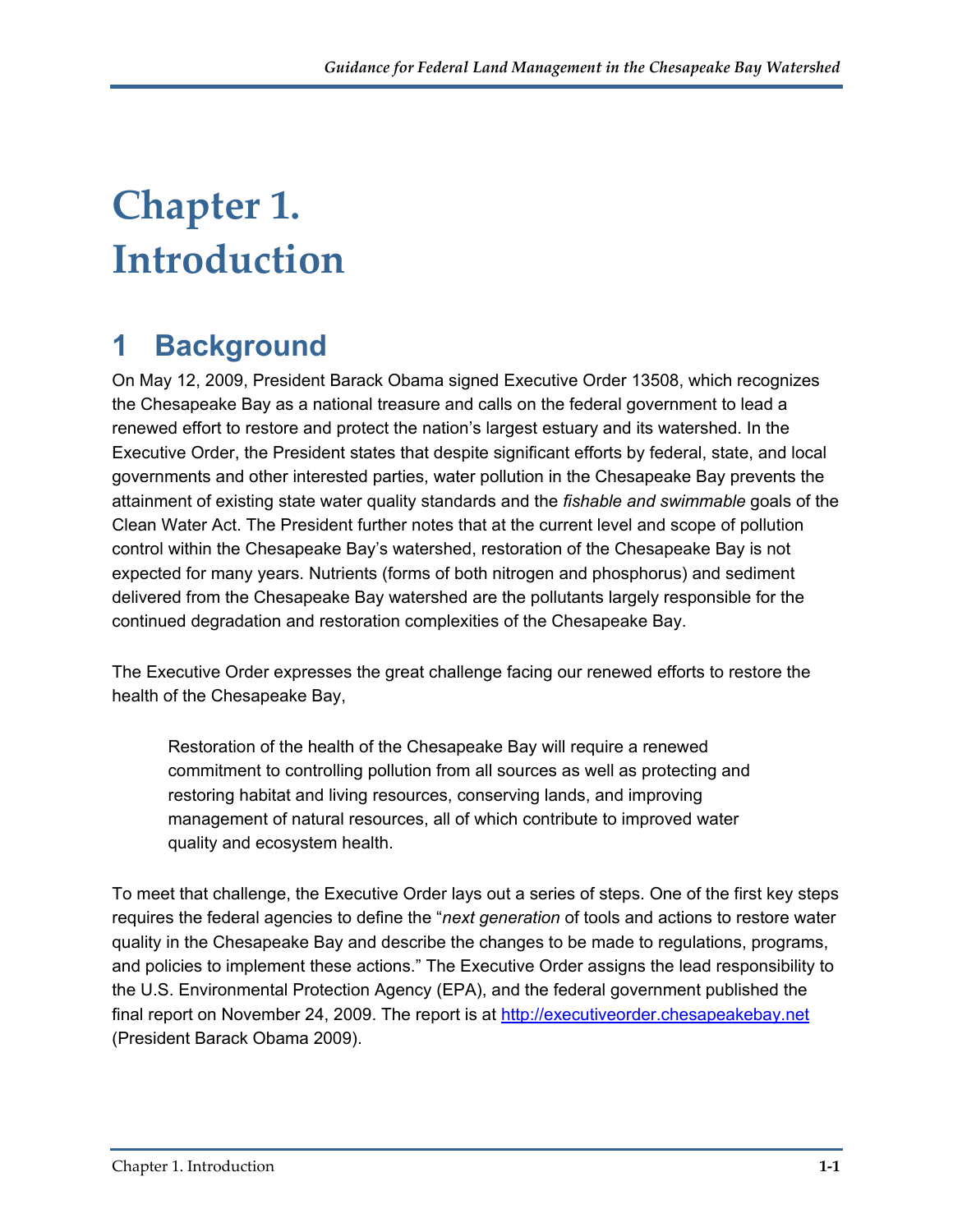Another key step in the Executive Order is for EPA to publish this guidance document. Section 502 of the Executive Order states,

The Administrator of the EPA shall, within 1 year of the date of this order and after consulting with the Committee and providing for public review and comment, publish guidance for Federal land management in the Chesapeake Bay watershed describing proven, cost-effective tools and practices that reduce water pollution, including practices that are available for use by Federal agencies.

## **2 Purpose of This Document**

This document provides information and data on land management practices for federal agencies with land, facilities, or installation management responsibilities affecting 10 or more acres within the watershed of the Chesapeake Bay to contribute toward the restoration of the Chesapeake Bay and its watershed. The ultimate goal of the Executive Order—to restore the health of the Chesapeake Bay—is very high. Yet, as the Executive Order states, the Chesapeake Bay is, "one of the largest and most biologically productive estuaries in the world." It is certainly deserving of the ambitious effort laid out in the Executive Order.

However, we cannot underestimate the challenge. In particular, abating nonpoint source<sup>[1](#page-2-0)</sup> pollution, which is the focus of this document, presents a huge challenge to the recovery of the Bay. Unless we adequately address the vast majority of nonpoint source pollution, the Chesapeake Bay will not be restored. Consider the following:

- Almost half of all the nitrogen and phosphorus pollution delivered to the Chesapeake Bay derive from agricultural sources, from both livestock production and row crop land.
- In addition to contributing 31 percent of phosphorus loads and 11 percent of nitrogen loads to the Bay, urban runoff and stormwater sources compose the only significant pollutant source category that is increasing in the Bay watershed.
- River basins with the highest percentage of agricultural lands yield the highest overall amount of sediment each year, while basins with the highest percentage of forest cover yield the lowest amount of sediment.

<span id="page-2-0"></span> 1 This document uses the term *nonpoint source* broadly, as EPA has in the past, to refer to sources that are treated as nonpoint sources in EPA's implementation of section 319 of the Clean Water Act. Some of those sources may legally be made subject to regulation as point sources under section 402(p) of the Clean Water Act. EPA has designated several categories of those stormwater sources for regulation, such as small municipal separate storm sewer systems, and may designate others for regulation in the future.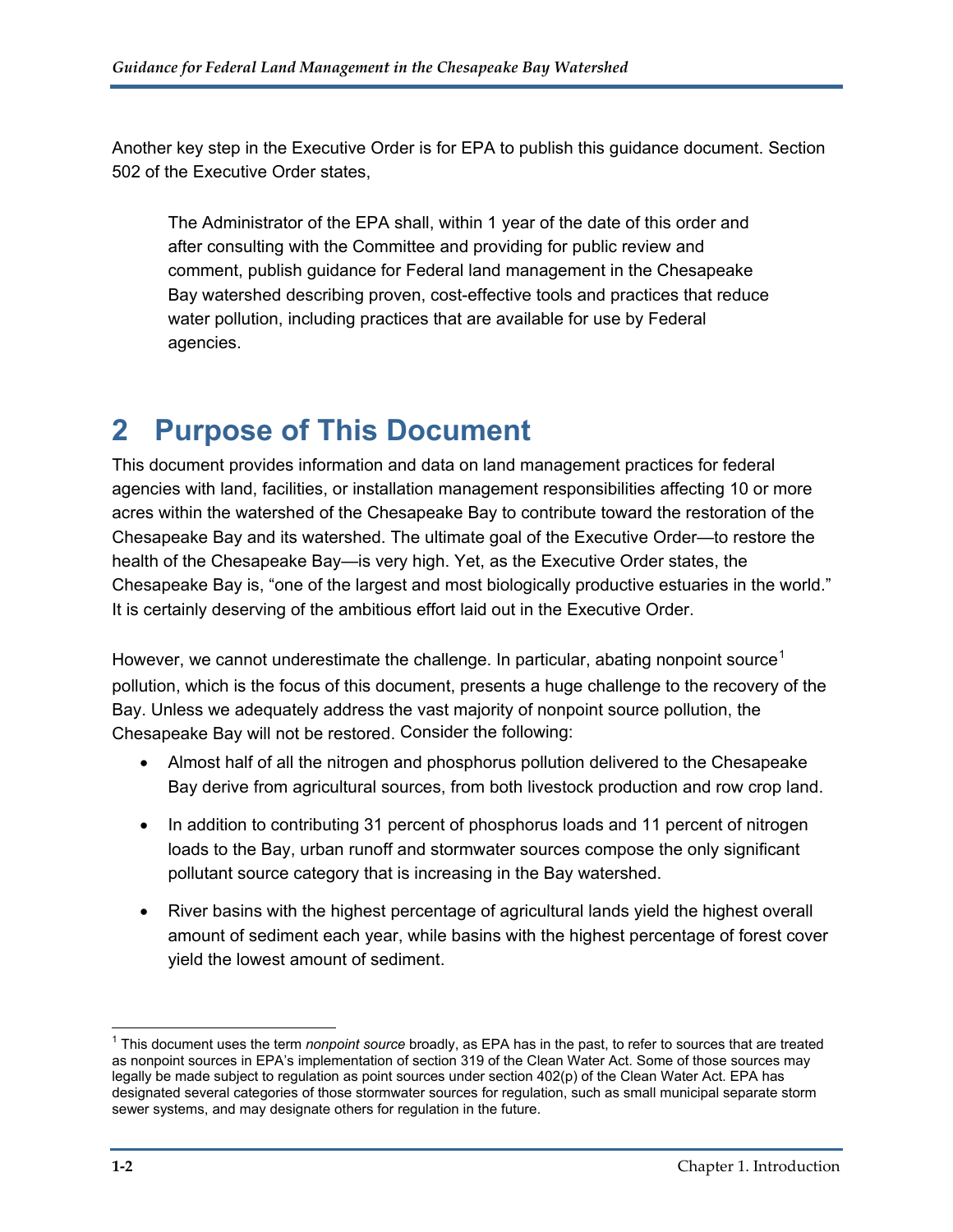- On a per-acre basis, construction sites can contribute the most sediment of all land uses—as much as 10 to 20 times that of agricultural lands.
- A large percentage of riparian buffers in the Chesapeake Bay have been lost or degraded. While the Chesapeake Bay Commission set a goal in 2004 to achieve buffer along 70 percent of riparian lands, the percentage currently stands at 60 percent.

For those and other reasons, it is critically important that we achieve, at a minimum, the nonpoint source implementation measures set forth in this document for the various land management categories. The implementation measures are designed to promote the use of the best, cost-effective and reasonable practices available to achieve the Executive Order's broad and ambitious goals for the Chesapeake Bay. In turn, the practices and actions described and recommended in this document are those that are indicated by the current, state-of-the-art scientific and technical literature to be the most effective and cost-effective in achieving the Chesapeake Bay goals. Thus, the information presented in this document will enable practitioners to design and implement on-the-ground solutions that collectively will move the entire watershed toward achieving the goals.

**Note:** This document provides guidance regarding practices that may be used to reduce nonpoint source pollution in the Chesapeake Bay and other waterbodies. At times, this document refers to statutory and regulatory provisions that contain legally binding requirements. This document does not substitute for those provisions or regulations, nor is it a regulation itself. Thus, it does not impose legally binding requirements on EPA, other federal agencies, or any other entity and might not apply to a particular situation according to the circumstances. EPA, other federal agencies and any other user of this document retain the discretion to adopt approaches to control nonpoint source pollution that differ from this guidance where appropriate. EPA may change this guidance in the future.

## **3 Scope**

As required by Section 502 of the Executive Order, this document (1) provides guidance for federal land management in the Chesapeake Bay and (2) describes proven, cost-effective tools and practices that reduce water pollution, including practices that are available for use by federal agencies. Federal agencies in the Chesapeake Bay watershed will find this guidance useful in managing their lands, ranging from the development and redevelopment of federal facilities to managing agricultural, forested, riparian, and other land areas the federal government owns or manages.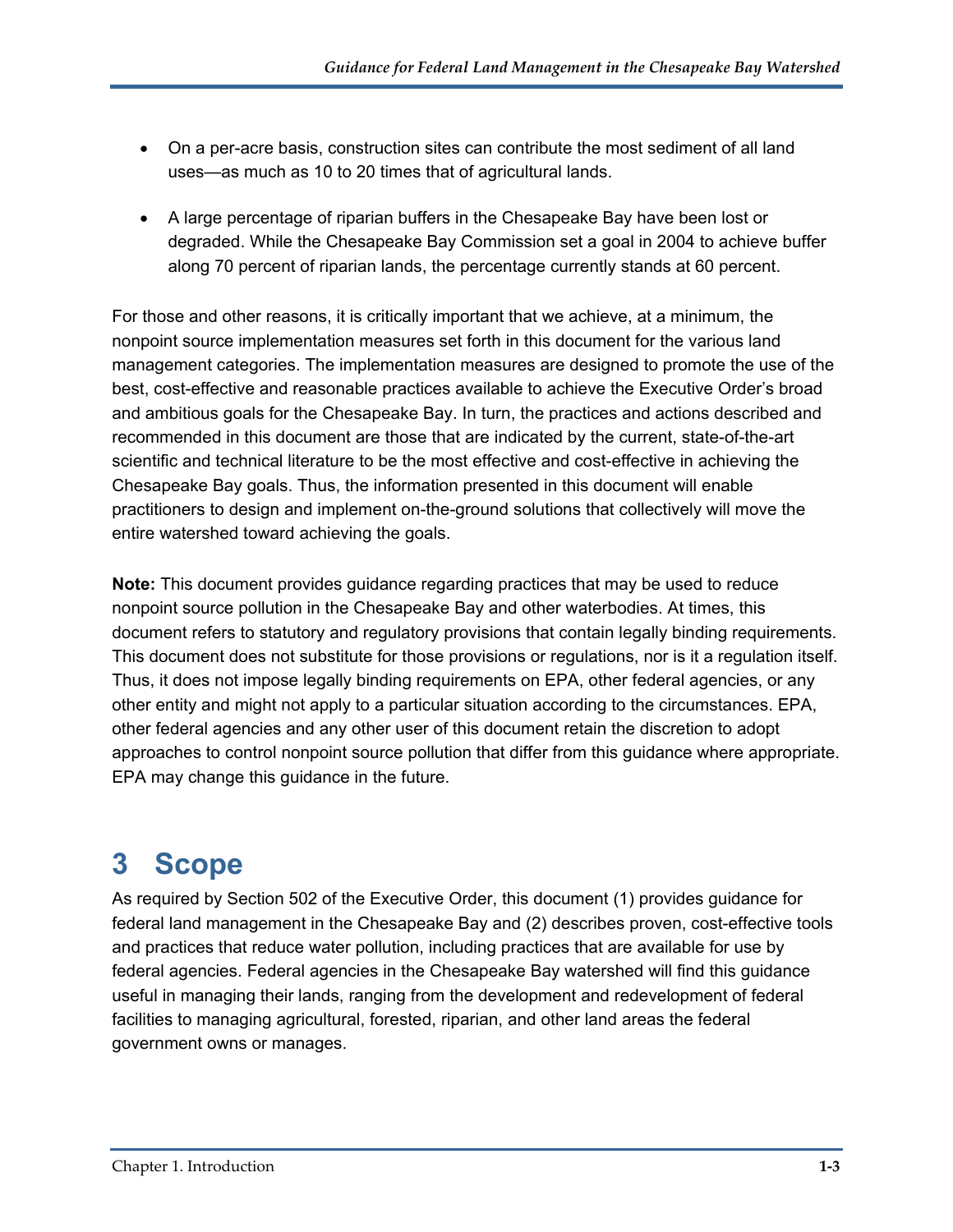At the same time, the great majority of land in the Chesapeake Bay watershed is nonfederal land that private landowners, states, and local governments manage. Indeed, the vast majority of actions to restore the Chesapeake Bay will need to take place on nonfederal lands, and nonfederal actors will be implementing them. From the perspective of land management and water quality restoration/protection, the same set of "proven cost-effective tools and practices that reduce water pollution" are appropriate for both federal and nonfederal land managers to restore and protect the Chesapeake Bay.

Therefore, states and others (e.g., states, local governments, conservation districts, watershed groups, developers, farmers and other citizens in the Chesapeake Bay watershed) may choose to use this guidance document to the extent that they find it relevant and useful to their needs. The document presents practices and actions that are not unique to federal lands and thus will often be applicable to lands that are managed by nonfederal land managers. Thus, while this document has been written specifically to address the needs of federal land managers, other parties may also find it to provide a useful guide to implementing the most effective and costeffective practices available to restore and protect the Chesapeake Bay.

In addition, many of the nutrient and sediment sources in the Chesapeake Bay watershed are similar to sources in other watersheds around the country. Many of the practices needed to protect and restore the Bay are the same as or very similar to those used in other large-scale, multistate watersheds in the country. Indeed, while great efforts have been made in preparing this document to assure the consideration of all relevant data on the Chesapeake Bay watershed, data from outside the Bay watershed have also been used when deemed relevant and applicable to the Bay. For that reason, much of the information provided in this document is relevant to other areas of the United States. Therefore, practitioners outside the watershed may wish consider this guidance document as they develop and implement their own watershed plans and strategies to address nutrient and sediment pollution from nonpoint sources.

This document provides information pertaining to all the major categories and subcategories of nonpoint source pollution that are relevant to the Chesapeake Bay. Those categories include agriculture, urban and suburban development, hydromodification, decentralized wastewater treatment, forestry, and riparian streamside areas.

Each chapter describes the problem presented by the relevant nonpoint source category or subcategory of activity and its relevance to the Chesapeake Bay's recovery. Each chapter states the key goals that readers should strive to achieve to attain the ambitious overall goals for the Chesapeake Bay set forth in the Executive Order. The goals are accompanied by information and data on the cost-effective tools and practices that practitioners can employ to help achieve the goals. It also provides available effectiveness data and cost data.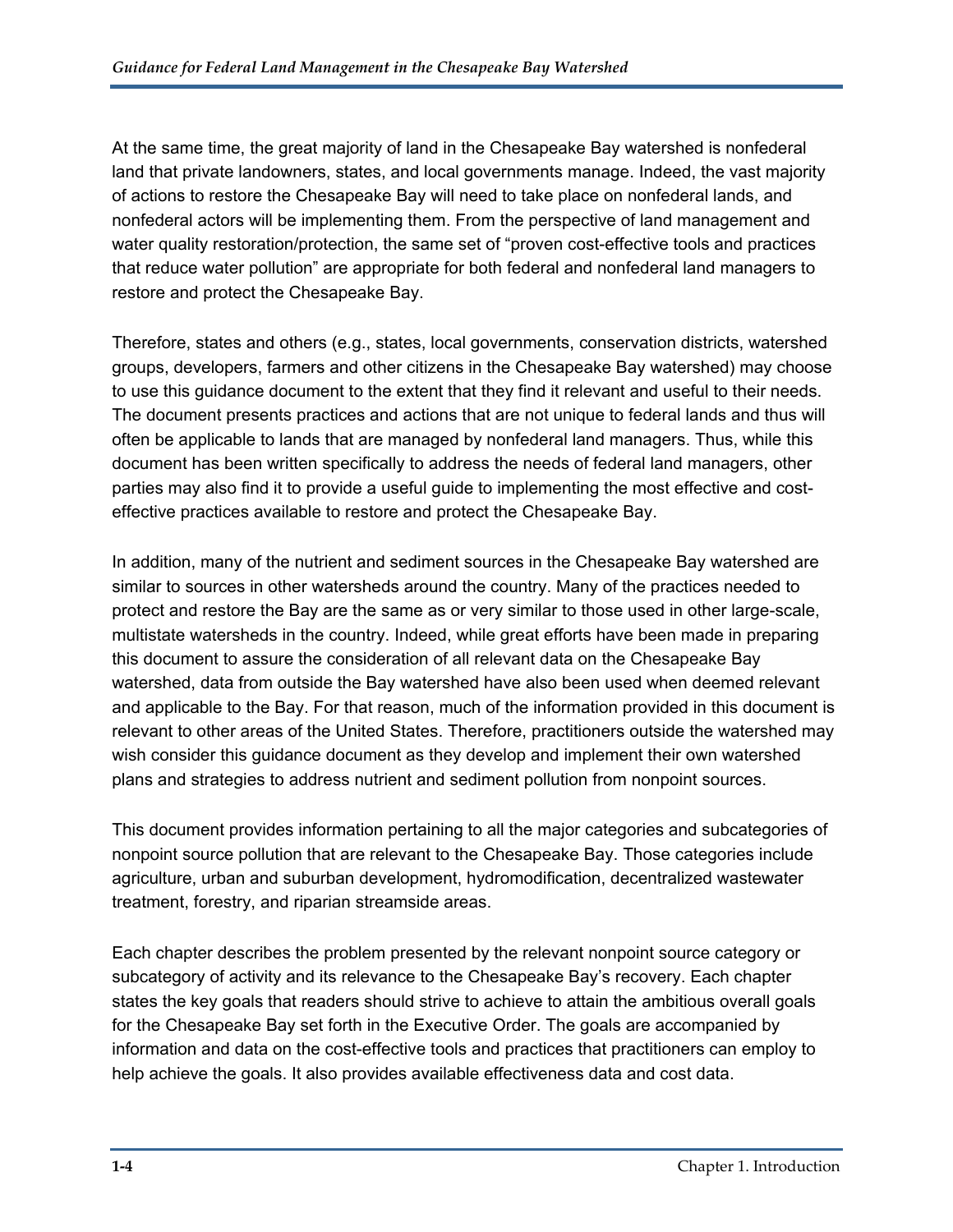#### **4 Relationship to Previous Documents**

EPA has produced a considerable amount of technical information regarding the effectiveness and costs of various measures and practices to address nonpoint source pollution in the past. In 1993, as required by section 6217 of the Coastal Zone Act Amendments of 1990, EPA published the *Guidance Specifying Management Measures for Sources of Nonpoint Pollution in Coastal Waters* (USEPA 1993), which contains chapters on agriculture, forestry, urban runoff, marinas and recreational boating, hydromodification, and wetlands and riparian areas (see [http://www.epa.gov/owow/nps/MMGI/\)](http://www.epa.gov/owow/nps/MMGI/). Section 6217 defines *management measures* as, "economically achievable measures for the control of the addition of pollutants...which reflect the greatest degree of pollutant reduction achievable through the application of the best available nonpoint pollution control practices, technologies, processes, siting criteria, operating methods, or other alternatives." The 1993 guidance includes a set of management measures in each chapter and then provides information on available practices, their effectiveness, and their costs.

The National Management Measures volumes expand a chapter from the 1993 coastal guidance into an entire book series that contains national management measures patterned after the coastal guidance, complete with updated data (see <http://www.epa.gov/owow/nps/pubs.html>). All the practices and actions in the National Management Measures books are based on those established in the 1993 publication, but the newer publications provide updated information and addresses to some extent select newly emerging issues and practices. The six *National Management Measures* books are

- *National Management Measures for the Control of Nonpoint Pollution from Agriculture* (USEPA 2003)
- *National Management Measures to Control Nonpoint Sources of Pollution from Forestry* (USEPA 2005b)
- *National Management Measures to Protect and Restore Wetlands and Riparian Areas for the Abatement of Nonpoint Source Pollution* (USEPA 2005c)
- *National Management Measures to Control Nonpoint Source Pollution from Urban Areas*  (USEPA 2005d)
- *Handbook for Managing Onsite and Clustered (Decentralized) Wastewater Treatment Systems* (USEPA 2005a)
- *National Management Measures to Control Nonpoint Source Pollution from Hydromodification* (USEPA 2007)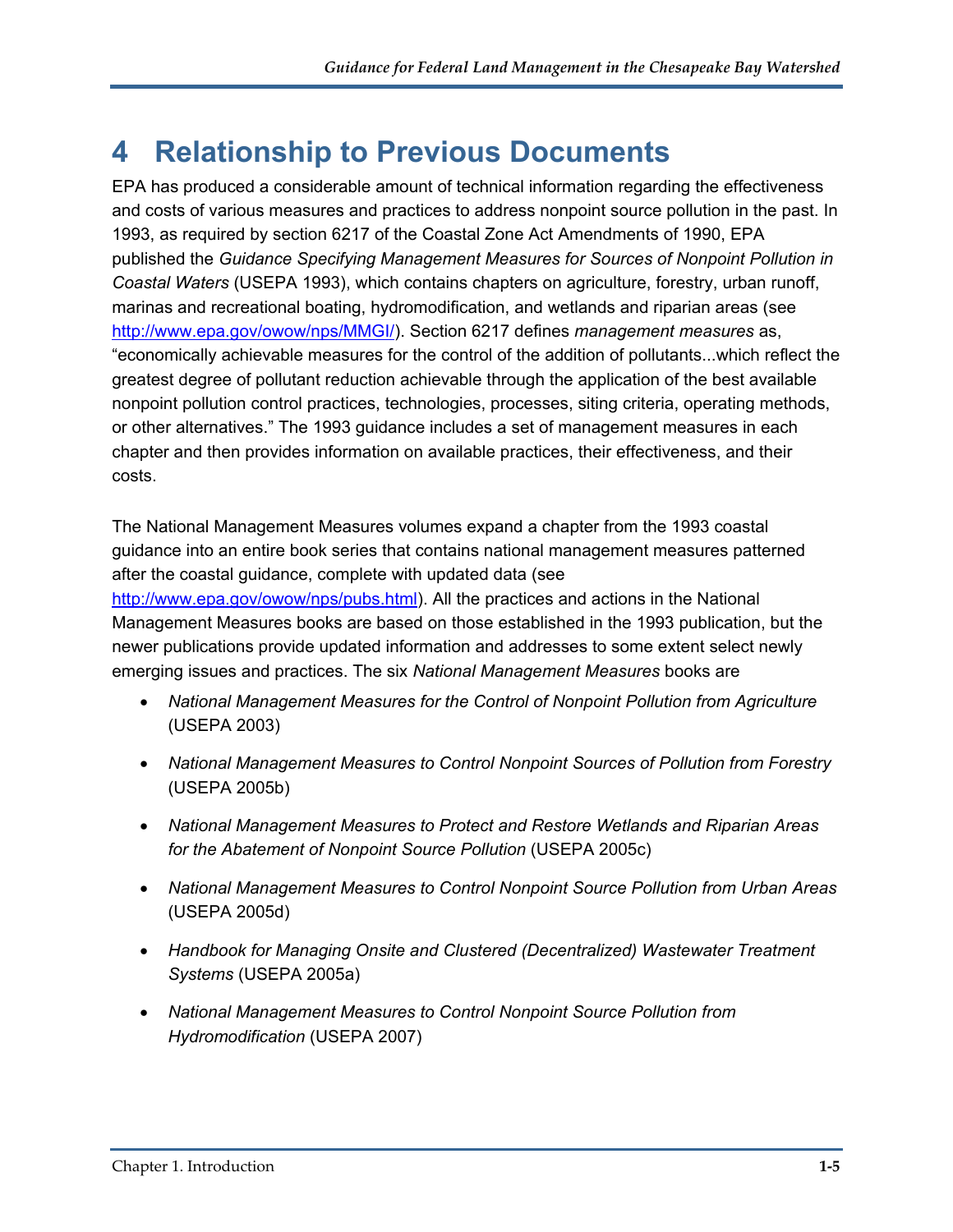This guidance document builds on those two earlier efforts but also differs in significant ways. It focuses to a considerable extent on newer, more effective approaches to controlling some of the most significant aspects of nonpoint pollution in the Chesapeake Bay watershed. Most importantly, it responds to the imperative of implementing in the Chesapeake Bay watershed those "next generation tools and actions" that reflect, in the words of the Executive Order, "a renewed commitment to controlling pollution from all sources as well as protecting and restoring habitat and living resources, conserving lands, and improving management of natural resources, all of which contribute to improved water quality and ecosystem health."

### **5 Some Topics Receive New or Special Emphasis**

The key areas in which this document focuses on next-generation tools and actions that go beyond the previous nonpoint source guidance documents are the following:

**1. Nutrient Management.** This document focuses specifically on significantly expanding on practices and actions that control the delivery of nutrients and sediment from agriculture by employing a whole-farm nutrient management planning approach from source control and avoidance, in-field control, and edge-of-field trapping and treatment. The practices and actions presented here build from the most recent, state-of-the-art literature in nutrient management planning and provide information on achieving reduced nutrient losses from both livestock production on animal feeding operations and row crop agricultural lands.

**2. Control of Urban Runoff and Stormwater.** In this document, EPA recognizes and emphasizes that hydrology is the principal driver of water quality impairments in developed and developing areas. From that understanding, EPA establishes in this document a primary focus on the goal of maintaining and restoring predevelopment hydrology to the maximum extent technically feasible (METF). The guidance presents background information, data, examples, and resources that demonstrate how practitioners can achieve that goal by implementing low impact development (LID) and other green infrastructure techniques that infiltrate, evapotranspire, and use rainwater on-site.

**3. Turf Management.** At 3.8 million acres, the total cultivated area for turf makes it the number one crop grown in the Chesapeake Bay watershed. A significant portion of the turf is grown in a manner that includes high inputs of fertilizers. Thus, turf management practices can at present contribute a substantial amount of nutrient to the Chesapeake Bay. Therefore, this document includes implementation measures that can help reduce nutrient runoff from turf.

**4. Decentralized Wastewater Treatment Systems.** This document presents an increased emphasis on reducing nitrogen from decentralized systems, because of both the need to reduce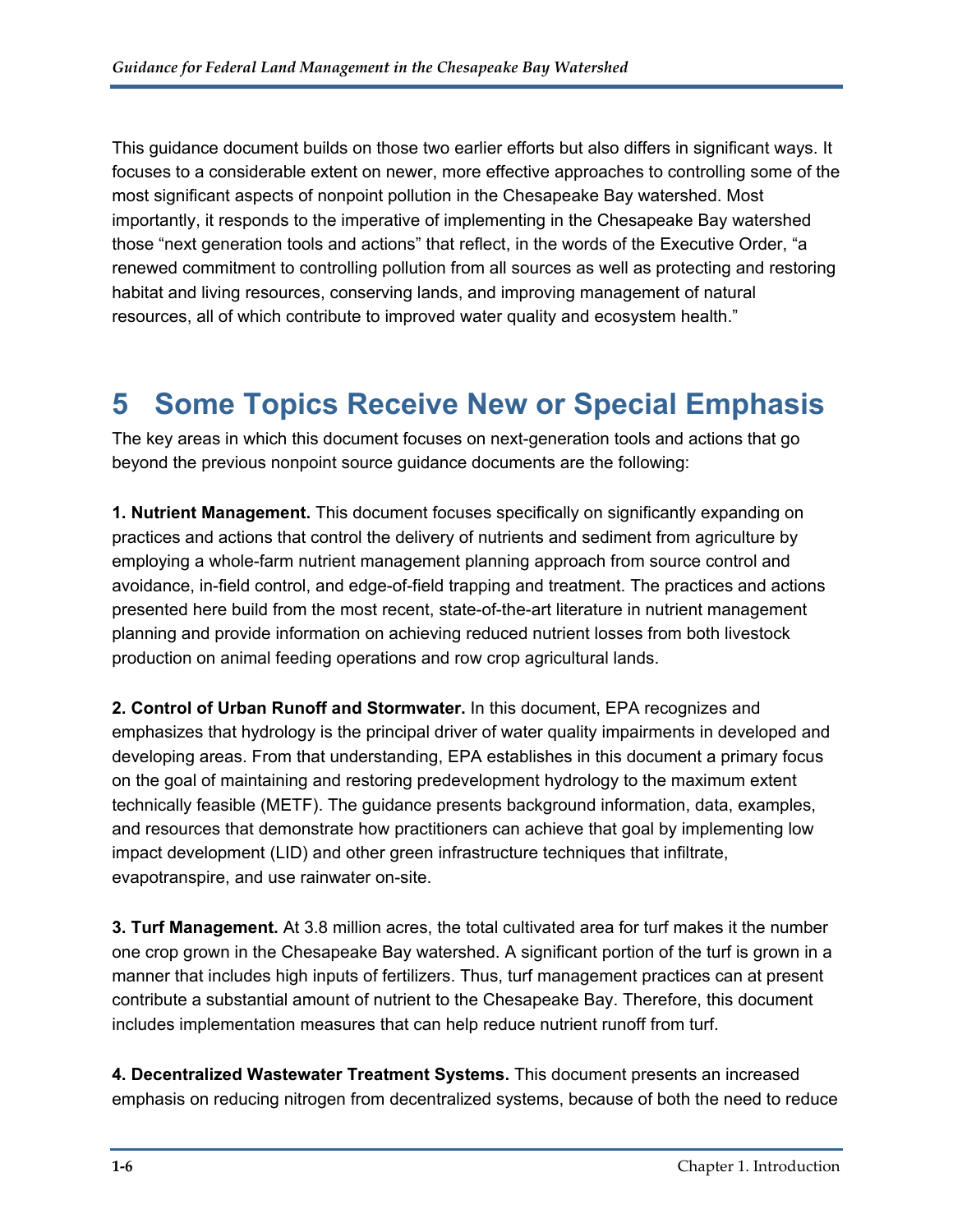nutrient delivery to the Chesapeake Bay and the rapidly advancing state of the art. In addition, this document uses the term *decentralized systems* rather than *onsite systems*, reflecting the technical, feasibility, and management advantages of cluster treatment systems that treat effluent from multiple lots at nearby off-site locations.

#### **6 Some Topics are Addressed by Reference to Existing Documents**

Some nonpoint source practices remain important, but EPA has already adequately addressed them in previous management measures documents and in other published literature. In those cases, this document does not repetitively include details on those practices. (The six *National Management Measures* books total approximately 1,500 pages.) Instead, this document briefly acknowledges the issue or subject and then refers the reader to the appropriate existing documents.

## **7 References**

- President Barack Obama. 2009. *Executive Order 13508: Chesapeake Bay Protection and Restoration.* The White House, Office of the Press Secretary, Washington, DC. <[http://executiveorder.chesapeakebay.net>](http://executiveorder.chesapeakebay.net/). Accessed January 28, 2010.
- USEPA (U.S. Environmental Protection Agency). 1993. *Guidance Specifying Management Measures for Sources of Nonpoint Pollution in Coastal Waters.* EPA 840-B-92-002. U.S. Environmental Protection Agency, Washington, DC.
- USEPA (U.S. Environmental Protection Agency). 2003. *National Management Measures to Control Nonpoint Pollution from Agriculture*. EPA 841-F-05-001. U.S. Environmental Protection Agency, Washington, DC.
- USEPA (U.S. Environmental Protection Agency). 2005a. *Handbook for Managing Onsite and Clustered (Decentralized) Wastewater Treatment Systems*. EPA 832-B-05-001. Office of Wastewater Management. Washington, DC.
- USEPA (U.S. Environmental Protection Agency). 2005b. *National Management Measures to Control Nonpoint Sources of Pollution from Forestry*. EPA 841-B-05-001. U.S. Environmental Protection Agency, Office of Water, Washington, DC.